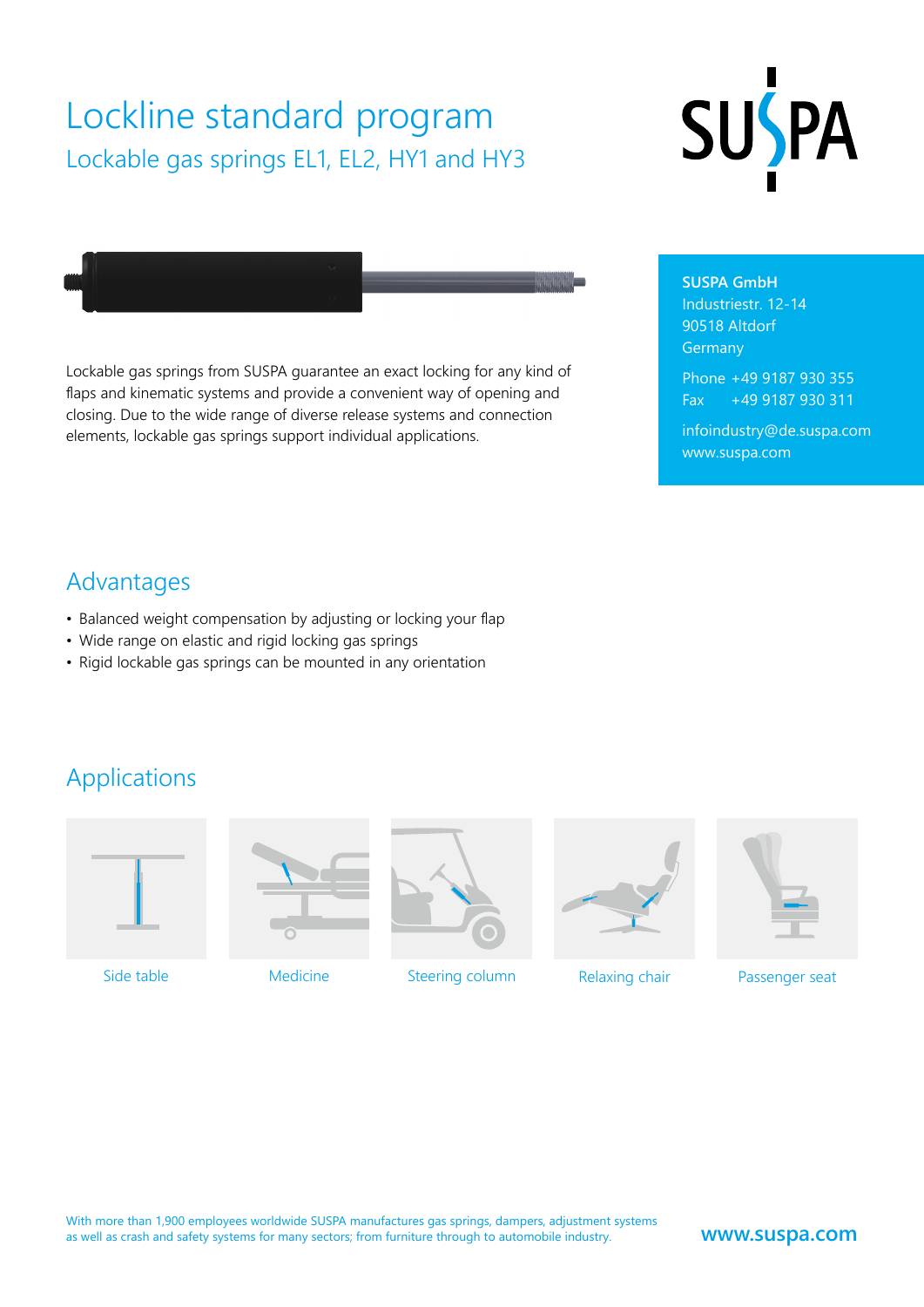# Specification elastic locking

| <b>Type</b>     | l Ø Tube i<br>(mm) | Ø Piston rod<br>(mm) | <b>Stroke</b><br>(mm) | <b>Extension force*</b><br>F. (N) | Color ˈ<br>tube | Color<br>piston rod | Type of locking |
|-----------------|--------------------|----------------------|-----------------------|-----------------------------------|-----------------|---------------------|-----------------|
| EL1             | 22                 | 10 <sup>°</sup>      | $20 - 250$            | $200 - 800$                       | black           | Tenifer             | elastic         |
| EL <sub>2</sub> | 28                 | 10                   | $20 - 250$            | $200 - 1,000$                     | black           | Tenifer             | elastic         |

\* The extension force is selectable in steps of 50 Newton.



*All figures in mm.*

#### **Technical Data**

| Length (mm)                                |                                      | <b>Stroke</b> | $Q$ Tube |                 |           |
|--------------------------------------------|--------------------------------------|---------------|----------|-----------------|-----------|
| <b>Extended</b><br>length L <sub>out</sub> | <b>Compressed</b><br>length $L_{in}$ | (mm)          | (mm)     | <b>Type</b>     | Order No. |
| 110                                        | 90                                   | 20            | 22       | EL1             | 02752293  |
|                                            |                                      |               | 28       | EL <sub>2</sub> | 02752304  |
| 130                                        | 100                                  | 30            | 22       | EL1             | 02752294  |
|                                            |                                      |               | 28       | EL <sub>2</sub> | 02752305  |
| 150                                        | 110                                  | 40            | 22       | EL1             | 02752295  |
|                                            |                                      |               | 28       | EL <sub>2</sub> | 02752306  |
| 190                                        | 130                                  | 60            | 22       | EL1             | 02752296  |
|                                            |                                      |               | 28       | EL <sub>2</sub> | 02752307  |
| 230                                        | 150                                  | 80            | 22       | EL <sub>1</sub> | 02752297  |
|                                            |                                      |               | 28       | EL <sub>2</sub> | 02752308  |
| 270                                        | 170                                  | 100           | 22       | EL1             | 02752298  |
|                                            |                                      |               | 28       | EL <sub>2</sub> | 02752309  |
|                                            |                                      |               | 22       | EL1             | 02752299  |
| 310                                        | 190                                  | 120           | 28       | EL <sub>2</sub> | 02752310  |
| 390                                        | 230                                  | 160           | 22       | EL1             | 02752300  |
|                                            |                                      |               | 28       | EL <sub>2</sub> | 02752311  |
| 470                                        | 270                                  | 200           | 22       | EL <sub>1</sub> | 02752301  |
|                                            |                                      |               | 28       | EL <sub>2</sub> | 02752312  |
|                                            | 340                                  |               | 22       | EL1             | 02752302  |
| 590                                        |                                      | 250           | 28       | EL <sub>2</sub> | 02752313  |



| Ordering number |                         | Extension<br>force | <b>End fittings</b>   |  |                             |
|-----------------|-------------------------|--------------------|-----------------------|--|-----------------------------|
| 02752293        | 300 N<br>$\blacksquare$ |                    | $06500155 -$          |  | 02150106                    |
|                 |                         | (in Newton)        | Tube<br>end fitting A |  | Piston rod<br>end fitting B |

Please choose the end fittings on page 4.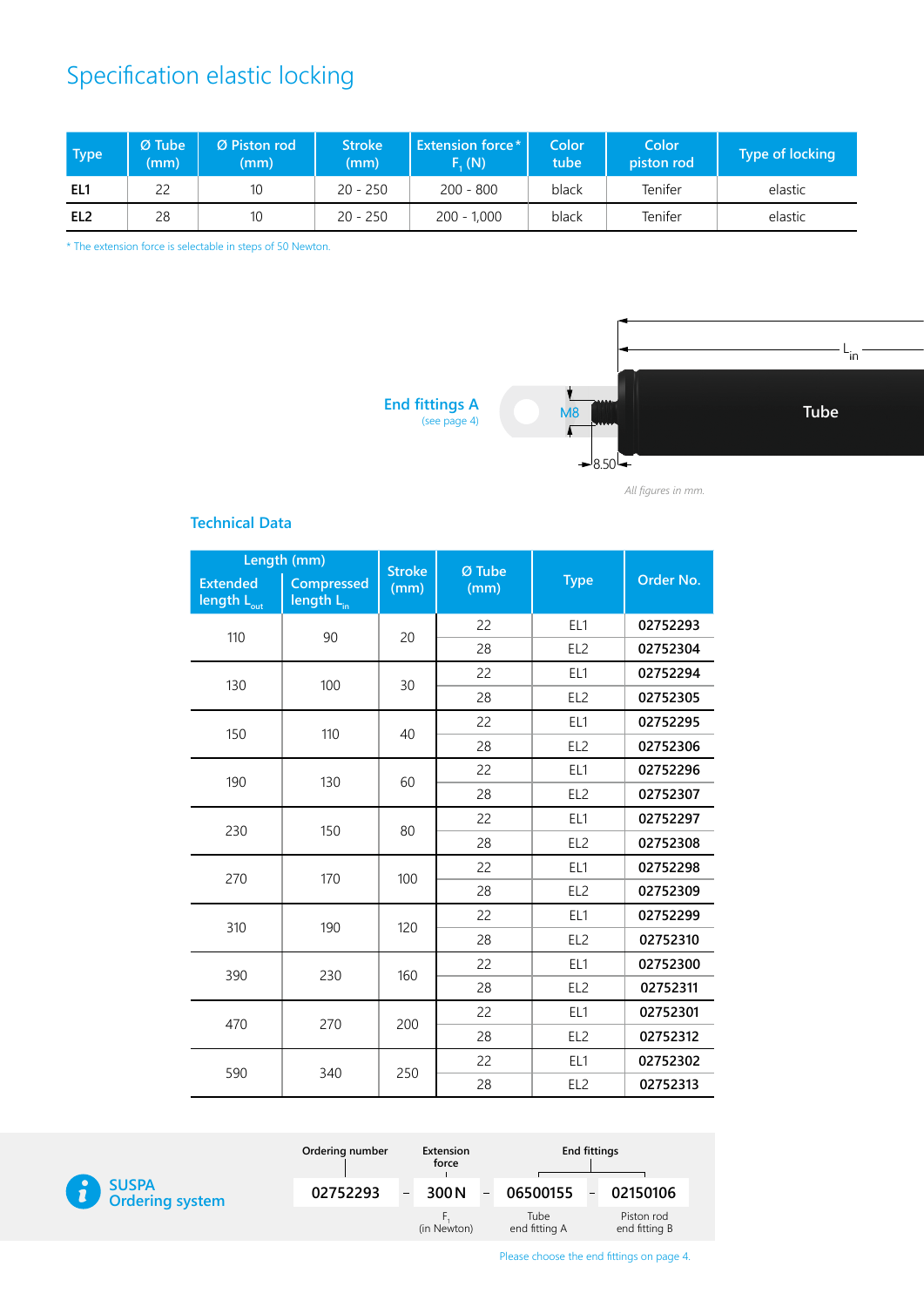# Specification rigid locking

| <b>Type</b>     | $Ø$ Tube<br>(mm) | Ø Piston rod<br>(mm) | <b>Stroke</b><br>(mm) | <b>Extension force*</b><br>F. (N) | Color <sup>1</sup><br>Tube <sup>1</sup> | Color<br><b>Piston rod</b> | Type of locking |
|-----------------|------------------|----------------------|-----------------------|-----------------------------------|-----------------------------------------|----------------------------|-----------------|
| HY <sub>1</sub> | 22               | 10                   | $20 - 250$            | $200 - 800$                       | black                                   | Tenifer                    | rigid           |
| HY3             | 28               | 10                   | $20 - 250$            | 200 - 1,000                       | black                                   | Tenifer                    | rigid           |

\* The extension force is selectable in steps of 50 Newton.



#### **Technical Data**

| Length (mm)                                |                                             | <b>Stroke</b> | Ø Tube |             |           |          |
|--------------------------------------------|---------------------------------------------|---------------|--------|-------------|-----------|----------|
| <b>Extended</b><br>length L <sub>out</sub> | <b>Compressed</b><br>length L <sub>in</sub> | (mm)          | (mm)   | <b>Type</b> | Order No. |          |
| 130                                        | 110                                         | 20            | 22     | HY1         | 02852477  |          |
|                                            |                                             |               | 28     | HY3         | 02852488  |          |
| 160                                        | 130                                         | 30            | 22     | HY1         | 02852478  |          |
|                                            |                                             |               | 28     | HY3         | 02852489  |          |
| 190                                        | 150                                         | 40            | 22     | HY1         | 02852479  |          |
|                                            |                                             |               | 28     | HY3         | 02852490  |          |
|                                            |                                             | 60            | 22     | HY1         | 02852480  |          |
| 230                                        |                                             | 170           |        | 28          | HY3       | 02852491 |
| 270                                        | 190                                         | 80            | 22     | HY1         | 02852481  |          |
|                                            |                                             |               |        | 28          | HY3       | 02852492 |
| 330                                        | 230                                         | 100           | 22     | HY1         | 02852482  |          |
|                                            |                                             |               | 28     | HY3         | 02852493  |          |
|                                            |                                             |               | 22     | HY1         | 02852483  |          |
| 390                                        | 270                                         | 120           | 28     | HY3         | 02852494  |          |
|                                            |                                             |               | 22     | HY1         | 02852484  |          |
| 470                                        | 310                                         | 160           | 28     | HY3         | 02852495  |          |
|                                            |                                             |               | 22     | HY1         | 02852485  |          |
| 570                                        | 370                                         | 200           | 28     | HY3         | 02852496  |          |
| 710                                        |                                             |               | 22     | HY1         | 02852486  |          |
|                                            | 460                                         | 250           | 28     | HY3         | 02852497  |          |



Please choose the end fittings on page 4.